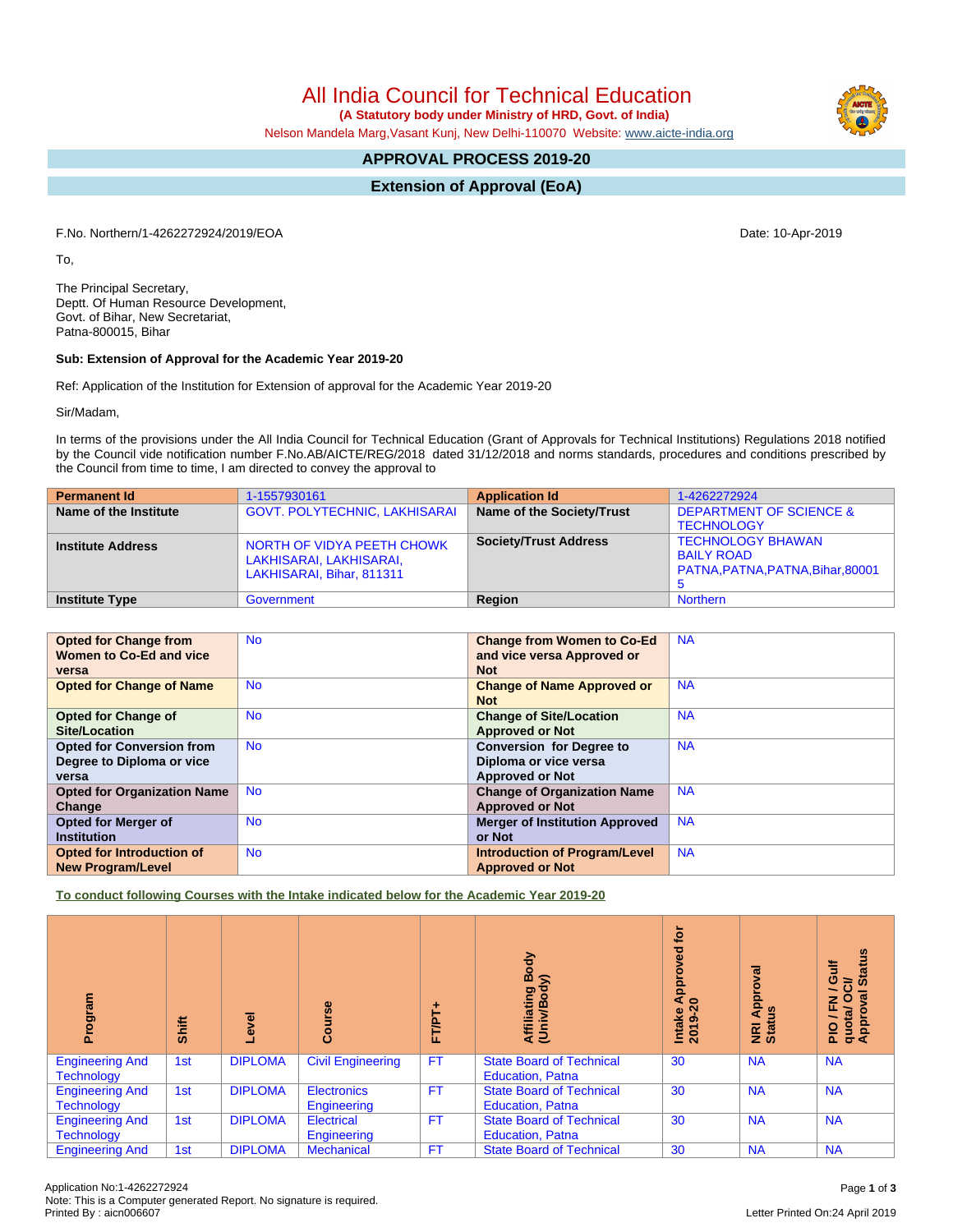| ་་ –Full Time.⊢ . | PT-Part Time |  |  |  |  |
|-------------------|--------------|--|--|--|--|

| Deficiencies Noted based on Self Disclosure |     |  |  |  |  |  |
|---------------------------------------------|-----|--|--|--|--|--|
| <b>Particulars</b><br><b>Deficiency</b>     |     |  |  |  |  |  |
| <b>Faculty Deficiency</b>                   | Yes |  |  |  |  |  |
| <b>Land Area Details</b>                    |     |  |  |  |  |  |
| Total Area of Land                          | Yes |  |  |  |  |  |
| Minimum per Piece of Area                   | Yes |  |  |  |  |  |
|                                             |     |  |  |  |  |  |

**\***Please refer Deficiency Report for details

**GOVT. POLYTECHNIC, LAKHISARAI** is hereby informed to submit the compliance of the deficiencies mentioned above to the Regional Office within a period of **6 months** from the date of issuance of this letter failing which the council shall initiate strict action as defined in Approval Process Handbook 2019-20 during the subsequent Academic Year.

In case of any differences in content in this Computer generated Extension of Approval Letter, the content/information as approved by the Executive Council / General Council as available on the record of AICTE shall be final and binding.

Strict compliance of Anti-Ragging Regulation: - Approval is subject to strict compliance of provisions made in AICTE Regulation notified vide F. No. 37- 3/Legal/AICTE/2009 dated July 1, 2009 for Prevention and Prohibition of Ragging in Technical Institutions. In case Institution fails to take adequate steps to Prevent Ragging or fails to act in accordance with AICTE Regulation or fails to punish perpetrators or incidents of Ragging, it will be liable to take any action as defined under clause 9(4) of the said Regulation.

#### **It is mandatory to comply all the essential requirements as given in APH 2019-20(appendix 6)**

NOTE: If the State Government / UT / DTE / DME has a reservation policy for admission in Technical Education Institutes and the same is applicable to Private & Self-financing Technical Institutions, then the State Government / UT/ DTE / DME shall ensure that 10 % of Reservation for EWS would be operational from the Academic year 2019-20 without affecting the percentage reservations of SC/ST/OBC/General . However, this would not be applicable in the case of Minority Institutions referred to the clause (1) of Article 30 of **Constitution of India.**

> **Prof. A.P Mittal Member Secretary, AICTE**

Copy to:

- **1. The Director Of Technical Education\*\*, Bihar**
- **2. The Registrar\*\*,** State Board Of Technical Education, Patna
- **3. The Principal / Director,** Govt. Polytechnic, Lakhisarai North Of Vidya Peeth Chowk Lakhisarai, Lakhisarai,Lakhisarai, Bihar,811311

#### **4. The Secretary / Chairman,** Department Of Science & Technology Technology Bhawan Baily Road Patna. Patna, Patna,

Bihar,800015